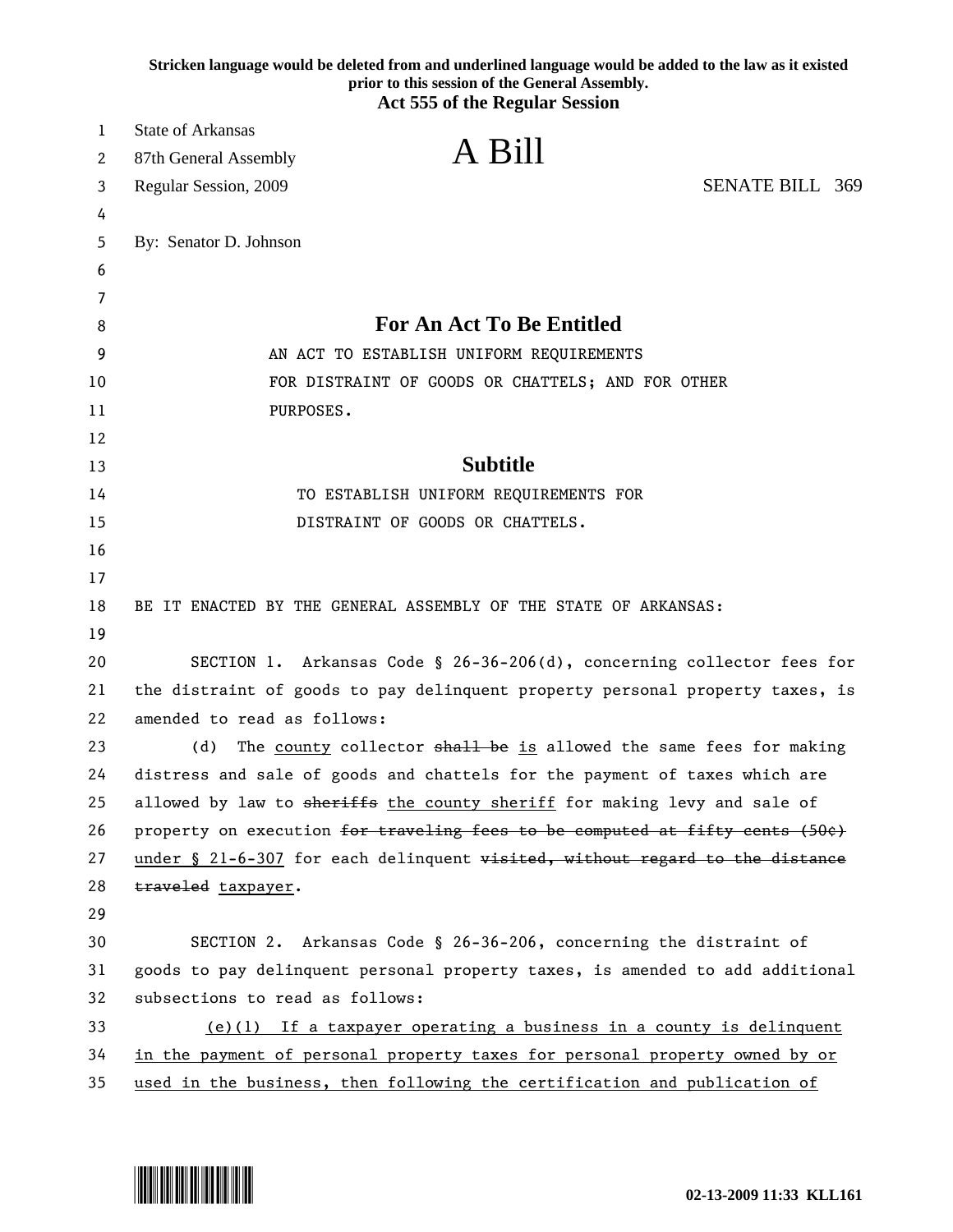| 1  | delinquency under § 26-36-203 the county collector may distrain goods or     |
|----|------------------------------------------------------------------------------|
| 2  | chattels of the taxpayer owned by or used in the business under subsection   |
| 3  | (a) of this section by publication of a Notice of Distraint and Tax Sale in  |
| 4  | three (3) public places in the county or in a newspaper of general           |
| 5  | circulation in the county.                                                   |
| 6  | The Notice of Distraint and Tax Sale shall contain:<br>(2)                   |
| 7  | The location, date, and time of the sale;<br>(A)                             |
| 8  | The name of the taxpayer and business under which the<br>(B)                 |
| 9  | goods or chattels to be sold is assessed;                                    |
| 10 | The principal sum of personal property taxes owed with<br>(C)                |
| 11 | a certification of the principal sum by the county collector;                |
| 12 | The following specific information:<br>(D)                                   |
| 13 | "The goods or chattels of the taxpayer listed above located within           |
| 14 | , County, Arkansas, is under distraint and shall be sold to                  |
| 15 | satisfy the delinquency in the payment of personal property taxes under      |
| 16 | Arkansas Code § 26-36-206. Under Arkansas Code § 26-34-101, the taxes        |
| 17 | assessed on real and personal property shall constitute a lien entitled to   |
| 18 | preference over all other judgments, executions, or encumbrances, or liens   |
| 19 | whensoever created. Under Arkansas Code $\S$ 4-1-201, a buyer in ordinary    |
| 20 | course of business does not include a person that acquires goods in a        |
| 21 | transfer in bulk or as security for or in total or partial satisfaction of a |
| 22 | money debt."; and                                                            |
| 23 | (E) A statement that it is a Class B misdemeanor to                          |
| 24 | remove, destroy, or deface the Notice of Distraint and Tax Sale or to        |
| 25 | interfere or obstruct the sale of or the access to the goods or chattels on  |
| 26 | the date of the sale by the county collector, the county sheriff, or their   |
| 27 | deputies.                                                                    |
| 28 | The county collector shall provide a copy of the Notice of<br>(3)            |
| 29 | Distraint and Tax Sale to the taxpayer by regular mail or by posting a copy  |
| 30 | at the physical location where the goods or chattels are held.               |
| 31 | The Notice of Distraint and Tax Sale shall be posted<br>(4)                  |
| 32 | conspicuously at the location of the sale.                                   |
| 33 | In lieu of physically securing the goods or chattels or<br>(5)               |
| 34 | storing or transporting the goods or chattels to another location for sale,  |
| 35 | the sale may be held at any place of business, warehouse, storeroom, or      |
| 36 | facility owned or under the possession of the taxpayer, including without    |